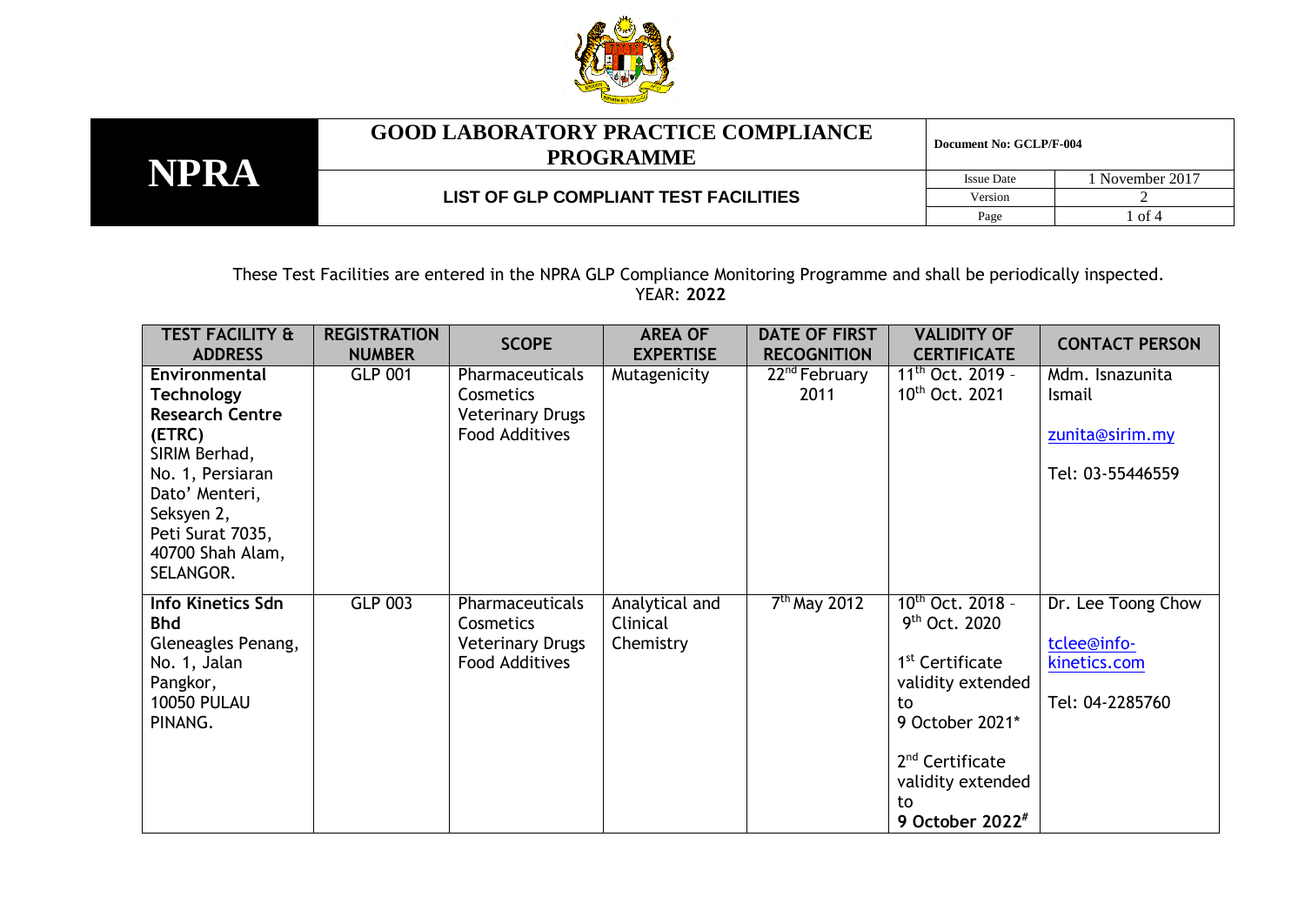|                                                                                                                                                                                                                           | <b>GOOD LABORATORY PRACTICE COMPLIANCE</b><br><b>PROGRAMME</b> |                                                                                  |                 |                                  |                                                    | Document No: GCLP/F-004                                                                                                                                                                   |                                                                            |  |
|---------------------------------------------------------------------------------------------------------------------------------------------------------------------------------------------------------------------------|----------------------------------------------------------------|----------------------------------------------------------------------------------|-----------------|----------------------------------|----------------------------------------------------|-------------------------------------------------------------------------------------------------------------------------------------------------------------------------------------------|----------------------------------------------------------------------------|--|
| <b>NPRA</b>                                                                                                                                                                                                               |                                                                |                                                                                  |                 |                                  |                                                    | <b>Issue Date</b>                                                                                                                                                                         | 1 November 2017                                                            |  |
|                                                                                                                                                                                                                           | LIST OF GLP COMPLIANT TEST FACILITIES                          |                                                                                  |                 |                                  | Version                                            | $\mathfrak{D}$                                                                                                                                                                            |                                                                            |  |
|                                                                                                                                                                                                                           |                                                                |                                                                                  |                 |                                  |                                                    | Page                                                                                                                                                                                      | $2$ of $4$                                                                 |  |
| <b>Non-Clinical</b><br><b>Research Facility</b><br>$(NCRF)$ ,<br>Good Laboratory<br>Practice (GLP)<br>Section,<br>Institute for<br><b>Medical Research</b><br>$(IMR)$ ,<br>Jalan Pahang,<br><b>50588 KUALA</b><br>LUMPUR. | <b>GLP 004</b>                                                 | Pharmaceuticals<br>Cosmetics<br><b>Veterinary Drugs</b><br><b>Food Additives</b> | <b>Toxicity</b> | 7 <sup>th</sup> February<br>2014 | to<br>to<br>21 <sup>st</sup> August<br>$2022^{##}$ | 22 <sup>nd</sup> August 2018<br>21 <sup>st</sup> August 2020<br>1 <sup>st</sup> Certificate<br>validity extended<br>21st August 2021*<br>2 <sup>nd</sup> Certificate<br>validity extended | Dr. Ami Fazlin binti<br>Syed Mohamed<br>ami@moh.gov.my<br>Tel: 03-33627951 |  |
| Malaysian Institute<br>of Pharmaceuticals<br>and Nutraceuticals<br>(IPharm)<br>Blok 5-D, Halaman<br><b>Bukit Gambir</b><br><b>11700 PULAU</b><br>PINANG.                                                                  | <b>GLP 006</b>                                                 | Pharmaceuticals<br>Cosmetics<br><b>Veterinary Drugs</b><br><b>Food Additives</b> | <b>Toxicity</b> | $19th$ July 2018                 | Certificate<br>to                                  | $20th$ April 2020 -<br>19th April 2021<br>validity extended<br>19th April 2022**                                                                                                          | Mr. Azizairol bin Md<br>Mizan<br>azizairol@nibm.my<br>Tel: 04-6521200      |  |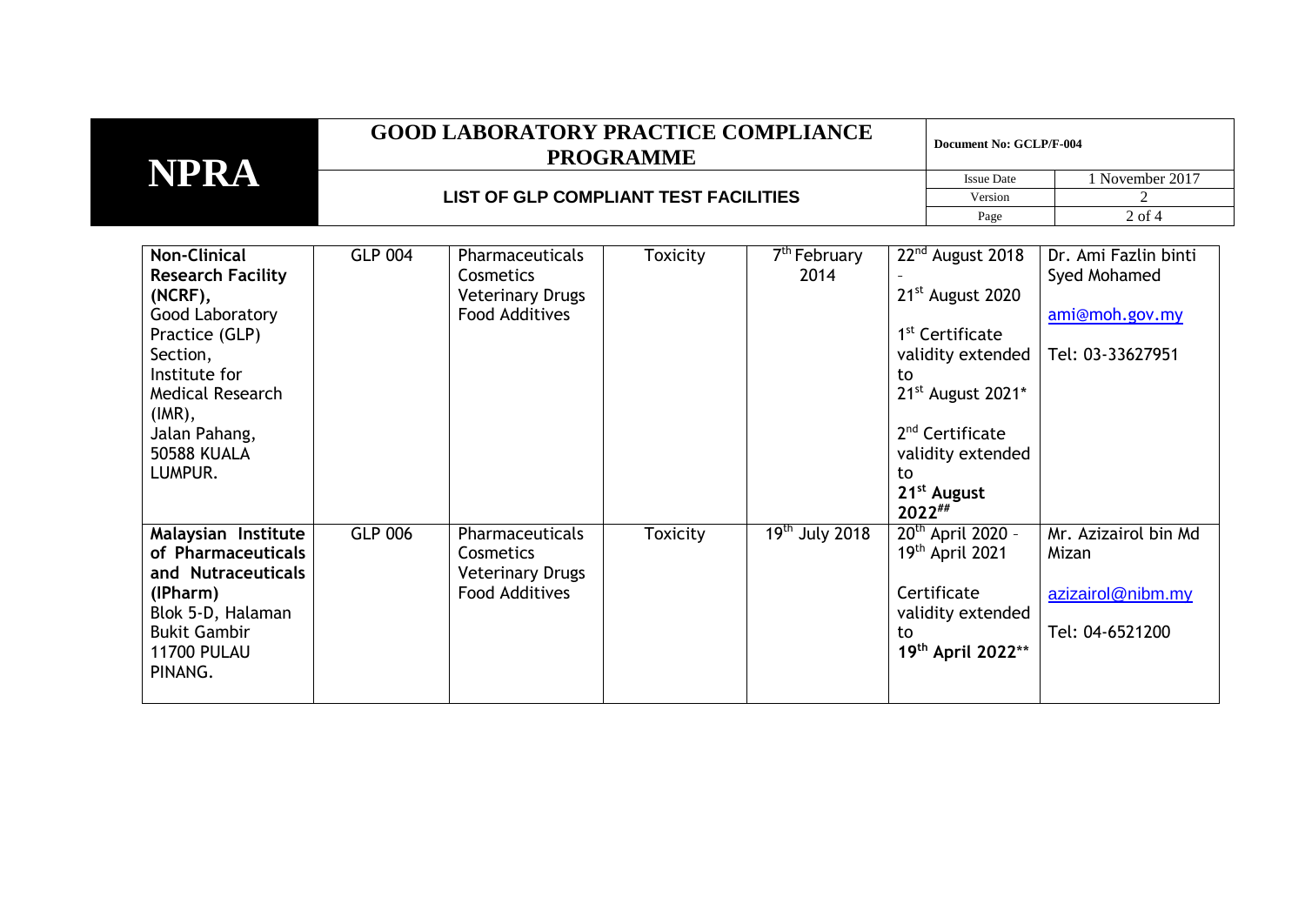| NPRA | <b>GOOD LABORATORY PRACTICE COMPLIANCE</b><br><b>PROGRAMME</b> | Document No: GCLP/F-004 |               |  |
|------|----------------------------------------------------------------|-------------------------|---------------|--|
|      |                                                                | <b>Issue Date</b>       | November 2017 |  |
|      | LIST OF GLP COMPLIANT TEST FACILITIES                          | Version                 |               |  |
|      |                                                                | Page                    | 3 of 4        |  |

| <b>Industrial</b><br><b>Biotechnology</b><br><b>Research Centre</b><br>$(IBRC)$ ,<br>SIRIM Berhad,<br>Block 19, No. 1,<br>Persiaran Dato'<br>Menteri, Section 2,<br>P.O. Box 7035,<br>40700 Shah Alam,<br>SELANGOR. | <b>GLP 007</b> | <b>Medical Devices</b> | <b>Toxicity</b><br>Cytotoxicity | 29th April 2019    | 29 <sup>th</sup> April 2021 -<br>28 <sup>th</sup> April 2023 | Dr. Ahmad Hazri Ab.<br>Rashid<br>ahazri@sirim.my<br>Tel: 03-55446960                                                  |
|---------------------------------------------------------------------------------------------------------------------------------------------------------------------------------------------------------------------|----------------|------------------------|---------------------------------|--------------------|--------------------------------------------------------------|-----------------------------------------------------------------------------------------------------------------------|
| <b>Makmal Bioserasi</b><br>(Biocompatibility)<br>Laboratory)<br>Center for Research<br>and Instrumentation<br>Management (CRIM)<br>Universiti<br>Kebangsaan<br>Malaysia<br>43600 UKM Bangi,<br>SELANGOR.            | <b>GLP 008</b> | <b>Medical Devices</b> | Toxicity                        | $10^{th}$ May 2021 | $10^{th}$ May 2021 -<br>$9th$ May 2022                       | Assoc. Prof. Dr.<br>Razinah Sharif @<br>Mohd Sharif<br>kmbioserasi@ukm.e<br>du.my<br>Tel: 03-89214281/<br>019-3009360 |

\*One (1) year extension period is given to GLP Certificate that expires this year due to pandemic COVID-19. Decision was made in *Mesyuarat Jawatankuasa Penilaian Pemeriksaan Premis & Kajian (JKPPPK) Bil. 04/2020*. Kindly contact Good Clinical Practice and Good Laboratory Practice Section, NPRA for further information.

\*\* One (1) year extension period is given to GLP Certificate that expires this year due to pandemic COVID-19. Decision was made in *Mesyuarat Jawatankuasa Penilaian Pemeriksaan Premis & Kajian (JKPPPK) Bil. 03/2021*. Kindly contact Good Clinical Practice and Good Laboratory Practice Section, NPRA for further information.